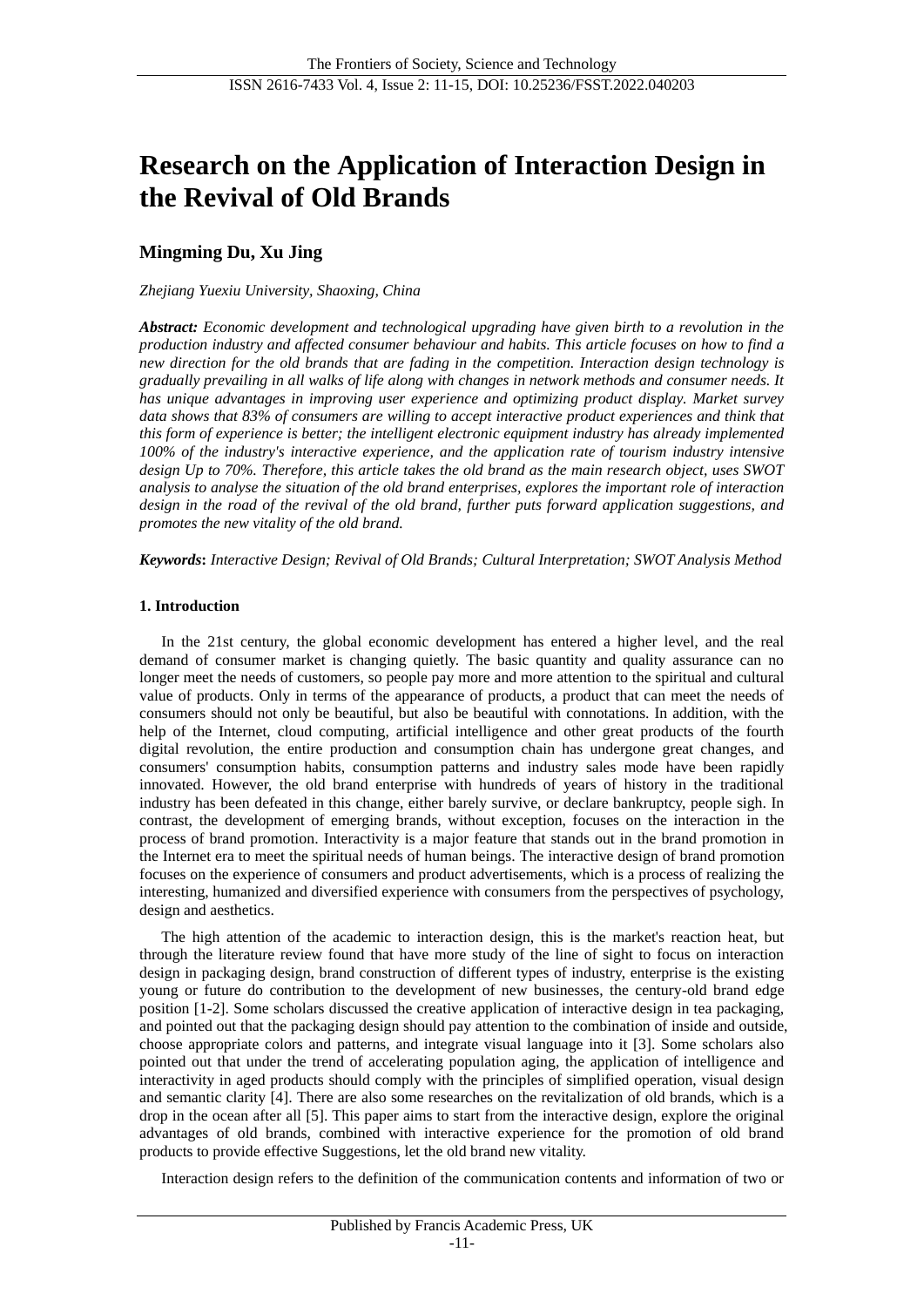more individuals in the interactive state, so as to integrate them and achieve a certain purpose [6]. The individual refers to the user, the product and the service. Therefore, in the concept of interaction design, more of its combination of construction and creation is the connection between people and product elements. By paying attention to the specific demands of consumers, the whole design activity can meet the overall goal of user experience perception and design usability [7-8]. As a design activity from the perspective of mass consumers, the concept of interaction design is not only a design concept, but also a psychological recognition [9]. From a user's point of view, interaction design is a new type of interaction between users and products, it can effectively shorten the distance between users and products, make the product more convenient to use, the core of interaction design is to understand the target customer expectations, interactive behavior and psychological behavior characteristics of the user, and through the design conveys the demand on product [10-11].

# **2. Method**

## *2.1 Analysis of the Advantages of Interaction Design in the Revival of Old Brands*

Interaction design is user-centered, and design activities are oriented to activity behaviors and mass use processes. The entire design process is integrated and has a strong integrity. From the user's perspective, the focus of interaction design occurs between the product and the user. This interaction method can effectively shorten the distance between the user and the product, and show the intention of the product manufacturer most realistically and intuitively. The inclusion of consumers as main experiencers leaves a huge space for the public to form a unique product experience in interactive activities, which can effectively enhance consumers' product identity and enhance brand competitiveness. On the other hand, the use of interaction design has innovated the way of product display, transforming traditional publicity methods such as leaflets, advertisements and text introductions. The addition of interactive elements has made consumers more passive and more immersive to see the product style. In particular, the strong visual impact allows the experiencer to stay fresh for a long time and stimulates the consumer's desire to buy.

## *2.2 SWOT Analysis Method for Old Brand Development*

SWOT analysis model is the most commonly used and most practical tool for enterprises to make strategic planning. It comprehensively analyzes the internal and external conditions of enterprises from the four dimensions of advantages, disadvantages, opportunities and threats. The analysis of advantages and disadvantages focuses on the strength of the enterprise and its comparison with the competitors, while the opportunity and threat analysis will focus on the changes of the external environment and the possible impact on the development of the enterprise.

Philip Kotler, a marketing expert, points out that a brand is not only a name, term and label, but also a set of specific benefits and services that the seller provides to the buyer for a long time. A good brand conveys a guarantee of quality. In addition to the external representation of its name, mark quality and so on, a brand also has internal attributes such as brand value, brand culture, brand service and brand interests. In front of the brand with a very time lasting appeal of the "old" word, highlighting the brand experienced by the historical time test. Thus it can be seen that the first advantage of the old brand lies in its history, a long history of the shop number, business name, generation after generation of products, technology, with a distinct cultural background and profound cultural heritage, the old brand behind the support of a wide range of social identity and good corporate reputation. Old brand of second advantage lies in its quality assurance, the old brand is a generation of crystallization of the sweat and wisdom, and the spirit of craftsman in fire makes sweet malt quality just counterparts, the pursuit of quality of life of people demand more and more, and the improvement of the current our country social economy a big wave of people's quality of life improved. The disadvantage of the old brands is that the propaganda work is not in place, the traditional business mode is rigid and backward, unable to keep up with the changing market situation, and the product quality is guaranteed, but the innovation is insufficient, unable to meet the rapid update of the market demand, resulting in the consumption target is limited to a certain age. In terms of the current development opportunities, national policies encourage innovation and entrepreneurship, support the development of state-owned brands, domestic consumers have high enthusiasm for domestic products, coupled with network broadcast, e-commerce platform and other forms of marketing channels, the revival of old brands has a huge potential market. Finally, the biggest threat to the old brands is the continuous influx of foreign enterprises and products, especially the widespread acceptance of western foreign culture and the formation of a certain degree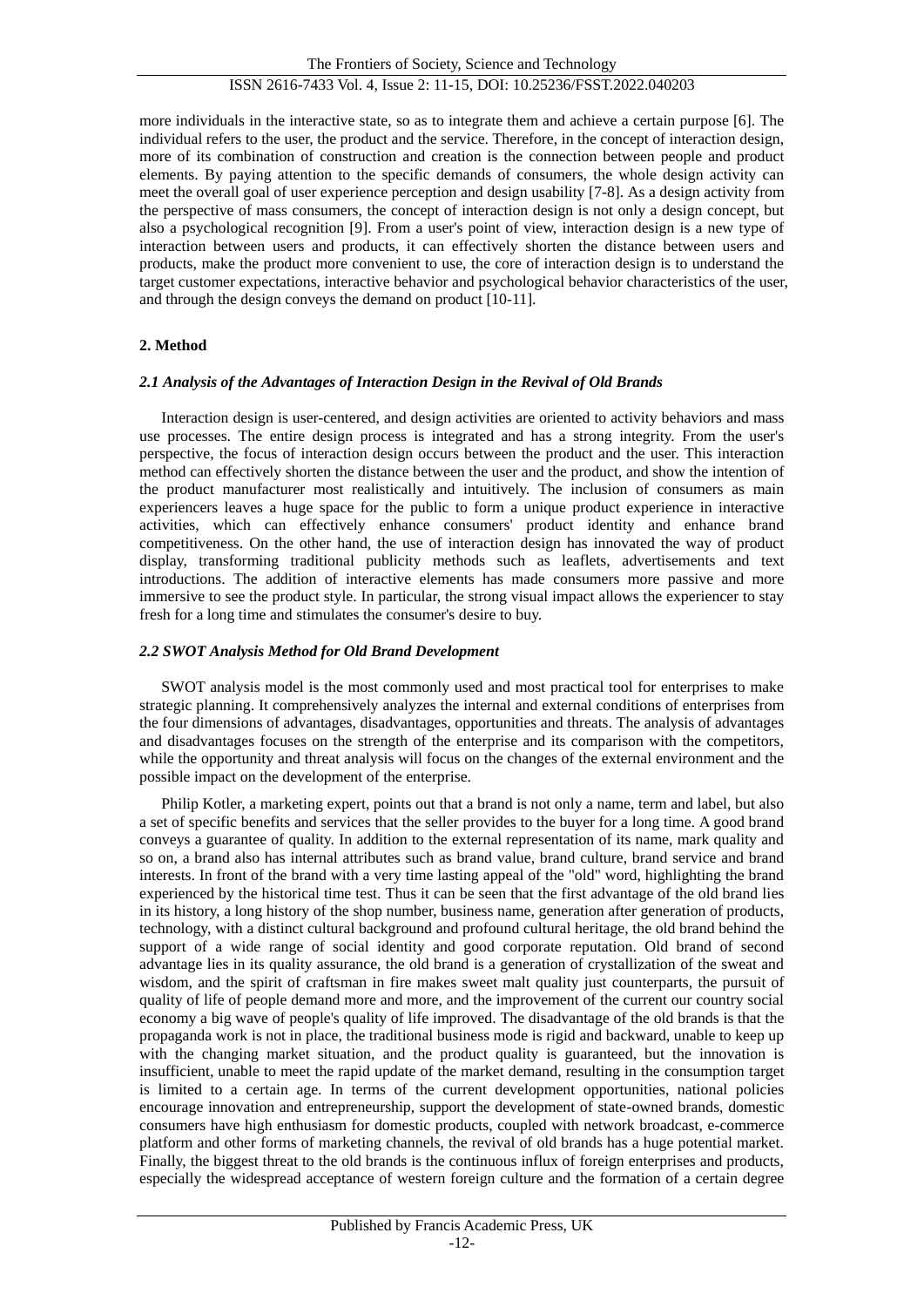# ISSN 2616-7433 Vol. 4, Issue 2: 11-15, DOI: 10.25236/FSST.2022.040203

of foreign worship and obsetism, which will be the biggest obstacle to the revival of the old brands.

## **3. Experiments**

In this study, the number of existing old brand enterprises was confirmed by searching enterprise information on the national industry and commerce website, and the information such as distribution industry and distribution region of old brand enterprises was analyzed and a data map was established. In addition, in order to better understand the market application of interaction design, convincing scientific proposals are given, the researchers had reference design to interaction design application effects of the questionnaire, the questionnaire includes interaction design satisfaction effect, use willingness to interaction design, and design Suggestions for improvement of three parts, through the preliminary questionnaire to try feedback the content of the questionnaire was modified, content of the questionnaire part increased polled by industry characteristics related problems. SPSS software was used to test the reliability and validity of the questionnaire, in which the value was 0.768 and the value of KMO was greater than 0.5.

In this study, 180 businesses and 110 consumers from different industries in M area were selected for questionnaire survey. A total of 290 questionnaires were issued, with 165 and 100 valid questionnaires, and 15 and 10 invalid questionnaires, respectively. Through the questionnaire survey, we have a detailed understanding of consumers' satisfaction with interactive design applications, and master the application of interaction design by merchants in the current market.

## **4. Discussion**

## *4.1 Analysis of Experimental Results*

As shown in figure 1, the survey on the application intention of consumer interaction design shows that the number of users holding positive intention accounts for nearly 90%, indicating that the good experience brought by the interaction of interaction design is highly popular.



*Figure 1: Interaction design application intent*

The statistical table of the application of interaction design in different industries involved in the survey is shown in table 1. The application proportion of intelligent electronic devices is the highest, and the whole industry USES interactive experience. Other industries have applications but the proportion is not high, there is an obvious growth trend, indicating that the application of interaction design is the trend of The Times.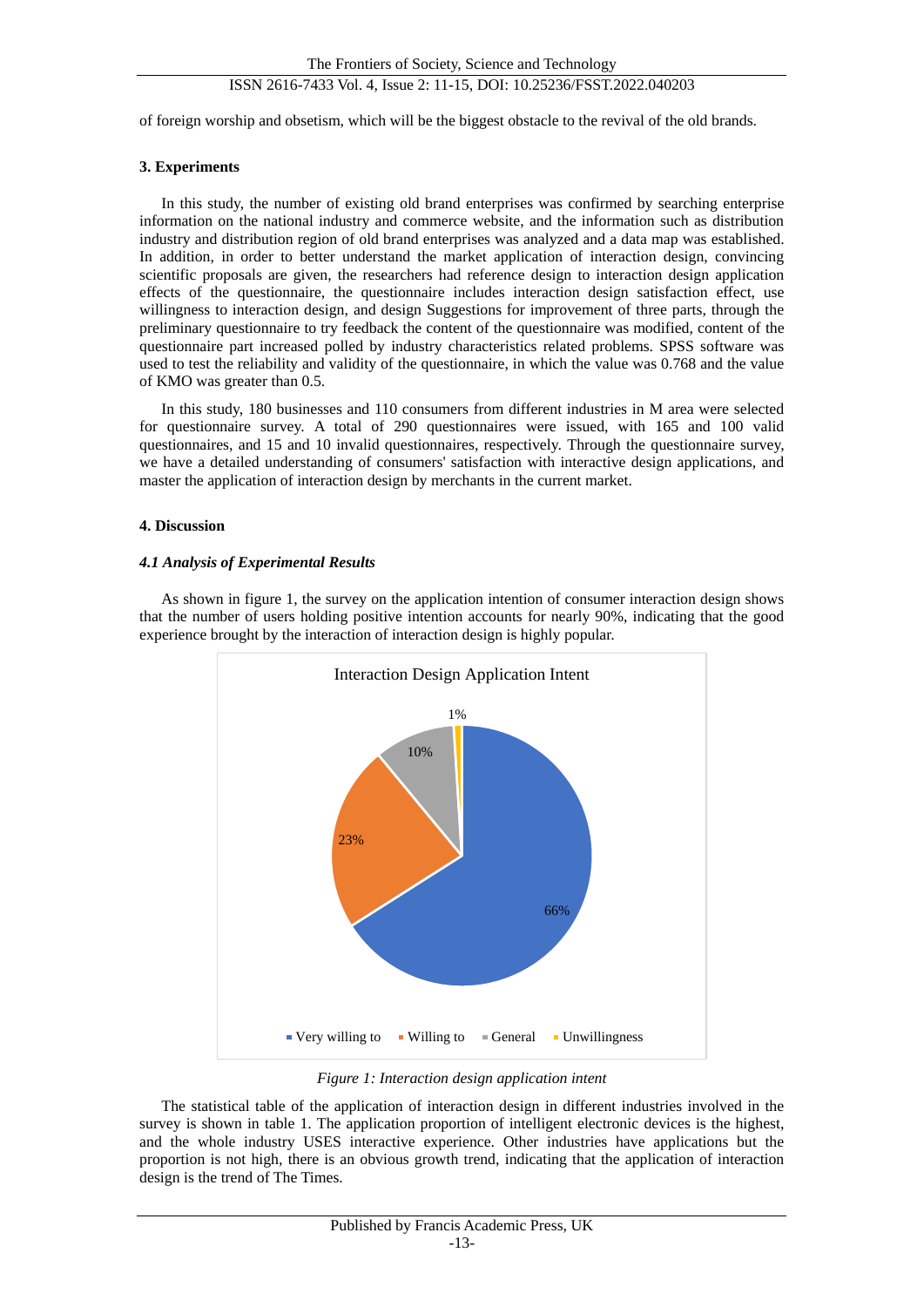The Frontiers of Society, Science and Technology ISSN 2616-7433 Vol. 4, Issue 2: 11-15, DOI: 10.25236/FSST.2022.040203

| Industry Type                    | Number of Samples | <b>Application Number</b> | Application (%) |
|----------------------------------|-------------------|---------------------------|-----------------|
| Electrical appliances product    | 20                |                           | 0.10            |
| Intelligent electronic equipment | 35                |                           | 1.00            |
| Garment industry                 | 50                |                           | 0.04            |
| Food industry                    | 25                |                           | 0.40            |
| Car industry                     |                   |                           | 0.33            |
| Real estate sales                | Ю                 |                           | 0.30            |
| Travel industry                  |                   |                           |                 |

*Table 1: Application of interaction design in different industries*

#### *4.2 Suggestions on the Application of Interaction Design in the Revival of Old Brands*

Interaction design has been widely used, and its application in the promotion of old brands can effectively help old brands to realize the Renaissance. Therefore, this paper proposes the following suggestions:

#### *4.2.1 Product Design is User-Centric*

Old brands with its cultural accumulation, with the historical evolution of the credibility and popularity, has a broad base of the masses and a wide range of market recognition. Humanized interactive brand promotion follows the principle of taking consumers as the main body, analyzes and studies the aesthetic connotation and emotion of consumers, and fully investigates the design objects, so as to make every application process of brand promotion design people-oriented. Through scene consumption and interactive communication, the old brand can combine the young consumers' pursuit of fashion, health, personality and fast-paced lifestyle with the craft and quality, ingenuity and creation of the old brand, exceed consumers' expectations and achieve long-term cooperation.

#### *4.2.2 Mobile app Design is Fun and Practical*

Old brand enterprises can take experience as the marketing concept, track the psychological needs of customers, capture the contact points with customers through physical stores, virtual stores, mobile applications and other online and offline Omni-channels, and provide customers with personalized and all-round solutions. Pay attention to the display interface of virtual shops and products to pursue interesting and practical effects, ensure smooth interface switching, real scene experience, the design of options to use vivid animation effect instead of dry text. At the same time, we should also pay attention not to overuse of animation effect, abuse of dynamic effect will backfire, to the user's operating experience to bring a sense of irritability, increase the burden of device performance.

#### *4.2.3 Multi-Pronged Brand Building*

The old brand itself has inestimable brand attraction. The interactive experience of interaction design is used to further promote the brand and expand brand awareness. The interactive game console can be visited in crowded places such as shopping malls, stores and video game cities. The role representing the brand image can be inserted in the game process, or the brand advertisement can be displayed after the game, and the brand introduction can be imperceptibly integrated into users.

#### **5. Conclusion**

As a new discipline, interaction design is infiltrating into all walks of life at an unprecedented speed, because interaction design pays more attention to the interaction between machines and people, and ADAPTS to the complicated operation process of machines by adjusting people's activities. The old brands have been fighting hard in the impact of The Times one after another until now, which has witnessed the changes of The Times one after another. In the development course of hundreds of years, the cultural value behind the old brands has increasingly become the treasure of the mineral-rich human history. Every old brand is a precious historical and cultural heritage and has great cultural heritage value. With the development of science and technology, we can use new technology to make old brands keep up with the development of The Times, use interactive design technology to provide different services and images, in the fierce market competition to revitalize.